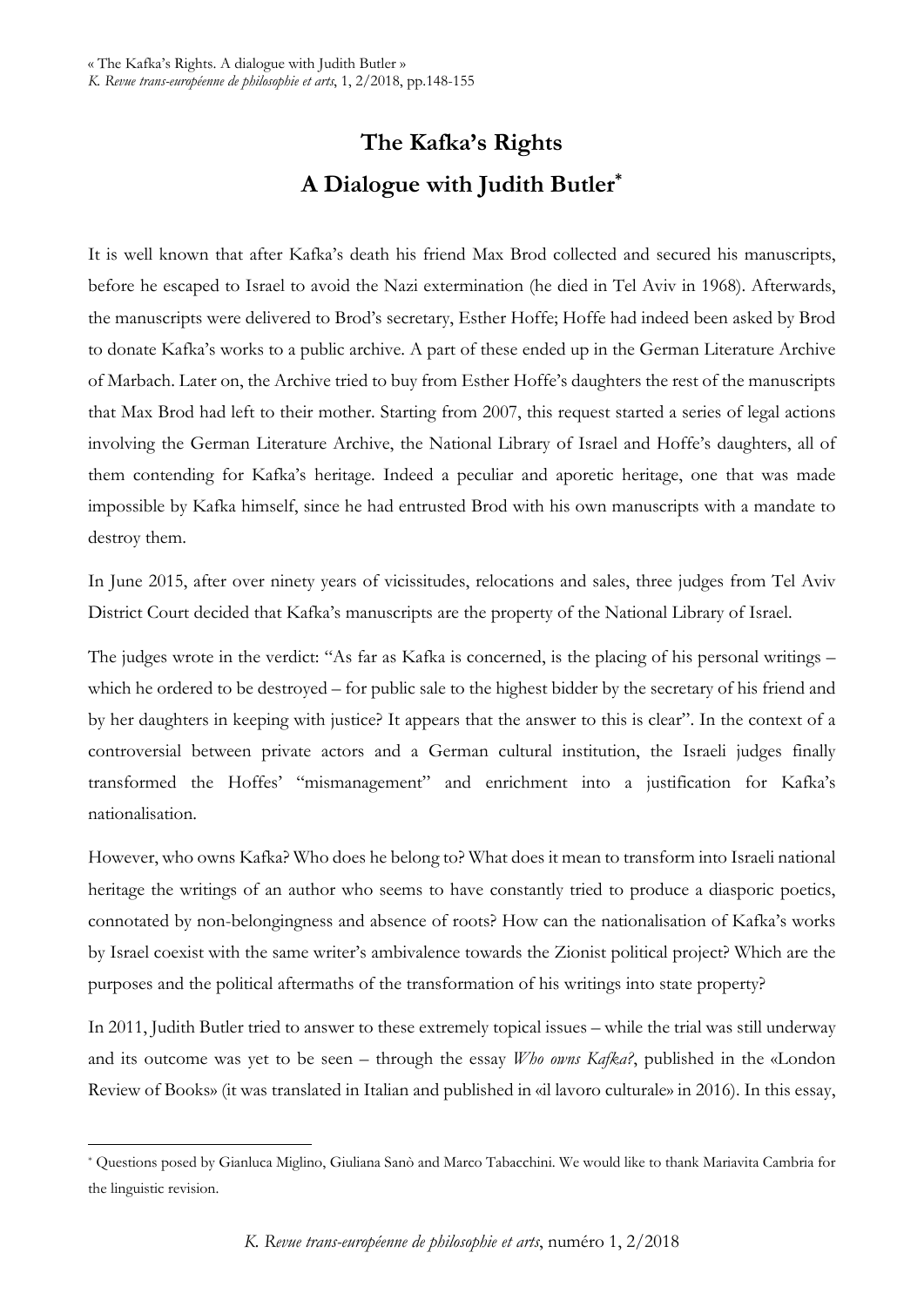by combining historical reconstruction, philosophy, political theory and literary criticism, Judith Butler seizes the opportunity to develop again some of her most cherished themes: the relationship between language and subjectivation; the establishing of political subjectivities by means of the undoing of identity-related tenets and goals; the tension between diasporic condition, messianism and nation-state; the thorny situation involving Judaism, Zionism and dispossession of the Palestinian people. As Judith Butler demonstrates, these are not only Kafkian themes, but also potentially paradigmatic elements for a destituent consideration of Kafka and his heritage.

1) On several occasions you have remarked/observed how every form of social belonging becomes problematic in and for Kafka. This attitude is clear both in the skepticism expressed for belonging to the Jewish world (it is worth remembering Kafka's joke, made famous by Arendt, about the Jewish people: "My people, provided that I have got one"), and in the most pressing themes of his writing – such as the persistence of destinations which are irreparably unknown or what you call the "poetics of non-arrival" – used as a narrative expedient given to the characters in order to definitively dodge any sort of family bond and community, any sort of suffocating territorialization;, so much so that even their relationship with housing seems to be affected by similar attempts of subtraction (the renouncement to shut themselves up in "one's own flat" that you quote in *Who Owns Kafka?*). If Kafka seems to be fascinated by the *galut* mythology, his characters, as well as the writer himself, seem to be radically immune to any operation of redemption or release. Indeed, in the world they inhabit there is neither a possible redemption nor a habitable inscription, as if the exile were constitutive and belonging were singularly placed between the mirage and the goal. This is probably why in Kafka such belonging does not reveal tself as an imposition or a destiny, but rather with the seductive patina of the promise or of the opportunity (that "opportunity to start from one point, like all the others, to trace the radius of a circle, then, like all the others, to describe my perfect circle around this point" and stay there appropriately). Every community, every castle, every America or Palestine seems to be just as many allegories of that nest that the main character of *Der Bau* builds with zeal but only to be better locked up. How can we escape from the seduction that the opportunity and the promise of belonging keeps on flashing before our eyes? And again: how is it possible/can we think about a belonging that is not an appropriation and a capture?

**JB:** It seems true that Kafka understood the perils of belonging, but he also understood something of the unchosen character of kinship and community. As much as we may want to derive something like a Kafkan theory of belonging, that cannot quite work. His figures seek to leave, to escape captivity, but

*K. Revue trans-européenne de philosophie et arts*, numéro 1, 2/2018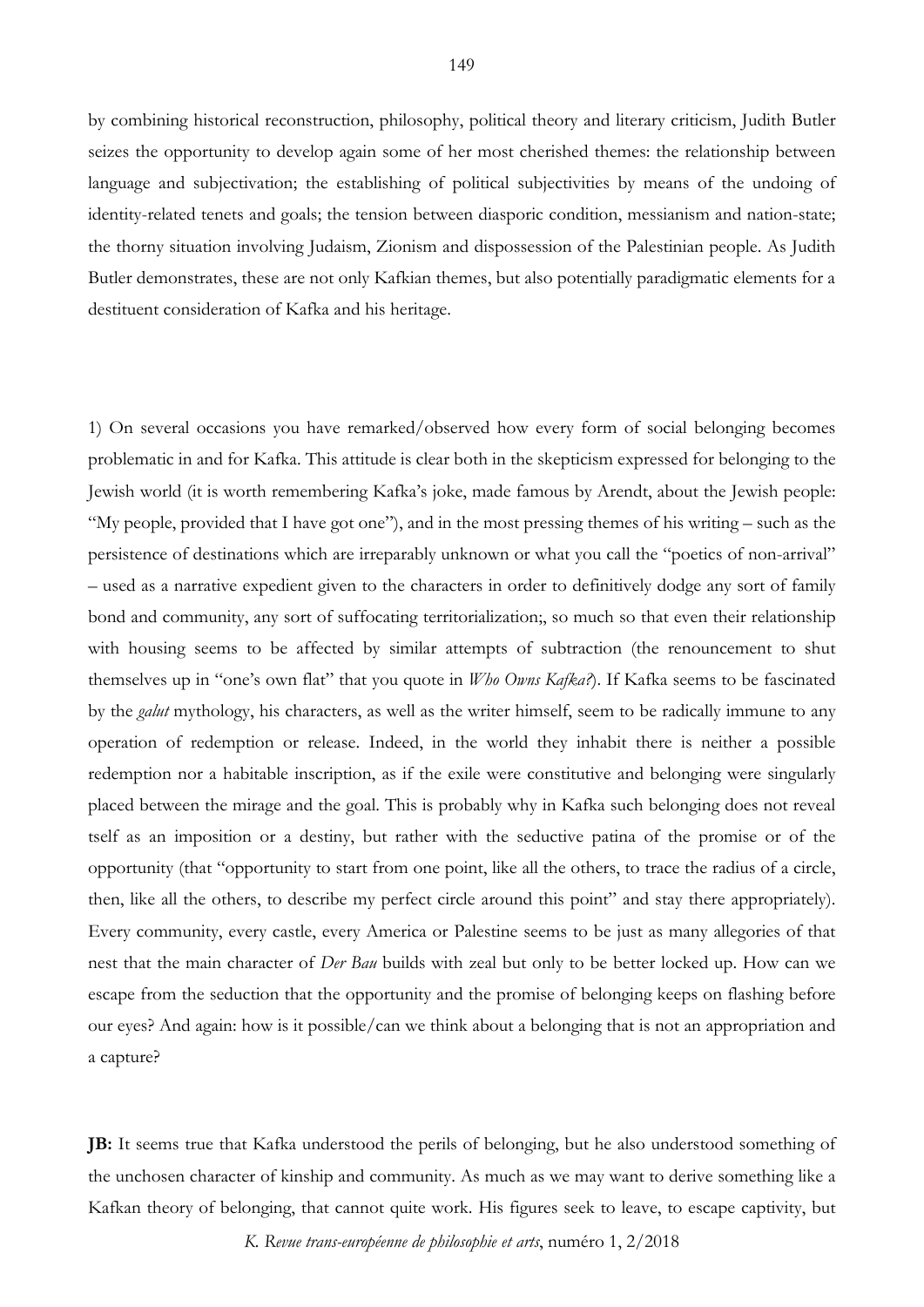like Odradek, they keep rolling down those same stairs. What is perhaps less often remarked upon is the subterfuge ways that infinity enters into these figures, suggesting a deformation and continuation of some notion of the divine. Much depends on how we imagine redemption. It will not come from a single man, symbolizing a grand synthesis or bringing a message from God. In some ways, Kafka's work releases us from that expectation. Similarly, the animal figures who assume human longings take apart the human form, giving it both creaturely and objectal forms. How, for instance, would we read "Red Peter" from the Report to the Academy in relation to Odradek? These figures are peripheral to the human, but they disclose its implication in the very kinds of beings from which it has been traditionally distinguished. It would not be enough to say that poor Odradek should not be objectified. Odradek is on the far side of the process of objectification, and yet there is that laughter that rustles like leaves. And there is that infinite tumble down the stairs, even a kind of imagined eternity that will outlive the father figure and the lines of kinship. These are, drawing from Adorno, the small rays of hope that are generated from figures of damaged life. But they are not hope for redemption.

2) In your text on Kafka, you mentioned that "weird form of hope that can emerge from an interrupted sociality". This occasion is often provoked by an impasse in the communicating ability of language, by an arrest of the linguistic dispositive that works producing misunderstanding and misinterpretation. Examples are the occasions of destitution of commands and orders, their not being recognized as orders and commands. It is as if the interrupted sociality of which you talk about was, first of all, the interruption of a sociality based on hierarchy and command, and therefore on the performative value of language. The communicative experience of Kafka's main characters becomes purely intensive, deprived of a symbolic or significant use so as to put itself at the limit of the pure affirmation. Does this weird form of hope maybe allude to a form of de-territorialization towards the symbolic space in which the subject has already been captured? A liberation from the "space-time conditions of the here" as an opening towards "an unspeakable beyond"?

**JB:** Perhaps, but that seems more close to Deleuze's understanding of Kafka's writing as undertaking a deterritorialization. I understand him as contesting the very basic terms of chronology and sequence, especially in his scattered parabolic statements on the messianic. And sort parables like *The Bucket Rider* presume that human figures can traverse great distances with curious vehicles. In *Conversation with a* 

*Kafka, la scrittura della destituzione? – Kafka, l'écriture de la destitution ?*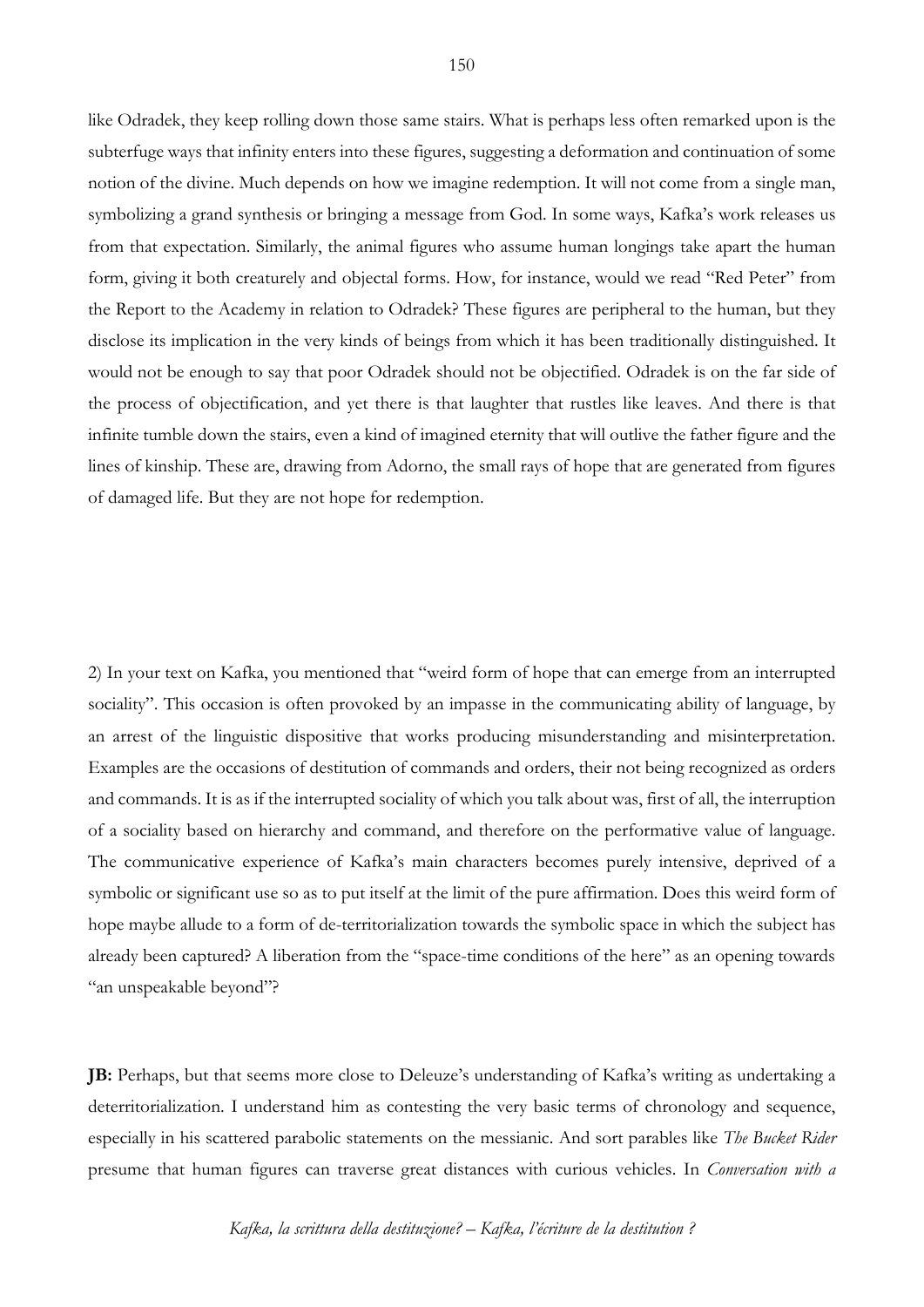*Supplicant* we can see how the gravity of bodies does not quite work, and how even the separate parts of a body are not always coordinated in a kinetic way. So yes, the basic presuppositions about bodies having integrity, bound by gravity, conditions of mobility, are all called into question. For me, one of the larger questions is why the body tends to fall into pieces when there is no adequate language. This leads to the broader question, what is the relation between the body and language in Kafka's writing? The Tower of Babel and the Great Wall of China are both structures that cannot hold. Their foundations are not foundations, and their ability to stand is tenuous – fatally so. But when the very conditions of communicating or building a common understanding are undermined, then an architecture fails. The architecture is what might shelter a body or secure its passage, but no such linguistic architecture is in place. Even the directions that might help the explorer understand how to operate the terrible machine in *The Penal Colony* is not readable. All this relates to the epistolary discussion between Scholem and Benjamin about how best to read Kafka, whether he believes in law, whether there is a key that can decipher the relation between studying the law and living one's life. Scholem understands the absence of God to provide that key, but Benjamin insists that the key was always lost, and that law has now to be understood as story. Our post-theological job, then, is to read fiction, since there the specific arrangement of the loss of eschatological temporality assumes a specific form. Fictions constellate for us the wretched condition of a law that we can no longer follow because it does not communicate to us.

3) Kafka's writing seems to be populated by figures who tend to retreat themselves against an uninhabitable reality, by figures pushed by the urgency of escaping from the world as it is. To this extent, the parable performed in The departure is masterful, when the first-person narrator confesses that he wants to go "only away-from-here", "always away-from-here". And yet, such a need for evasion seems to preserve a purely individual figure, a non-communicable and non-sharable one, just like an escape line that must be pursued in solitary. The intimacies in Kafka are always resolved in punctual intensities, while the covenants always proceed on the side of power (the executioners of the Trial, the crowd judging in the tale The blow on the door, etc.). We wonder if Kafka's retreat from power relations can open up towards common and convivial gestures capable of dodging capture devices, or if it seems destined to be resolved into an imperceptible becoming - both to itself and to others.

**JB:** I understand the "away-from-here" in the parable called *Das Ziel* to name a desire to be away from every possible "here", even to find a way to "go over" – as mentioned in *The Parable on Parables* or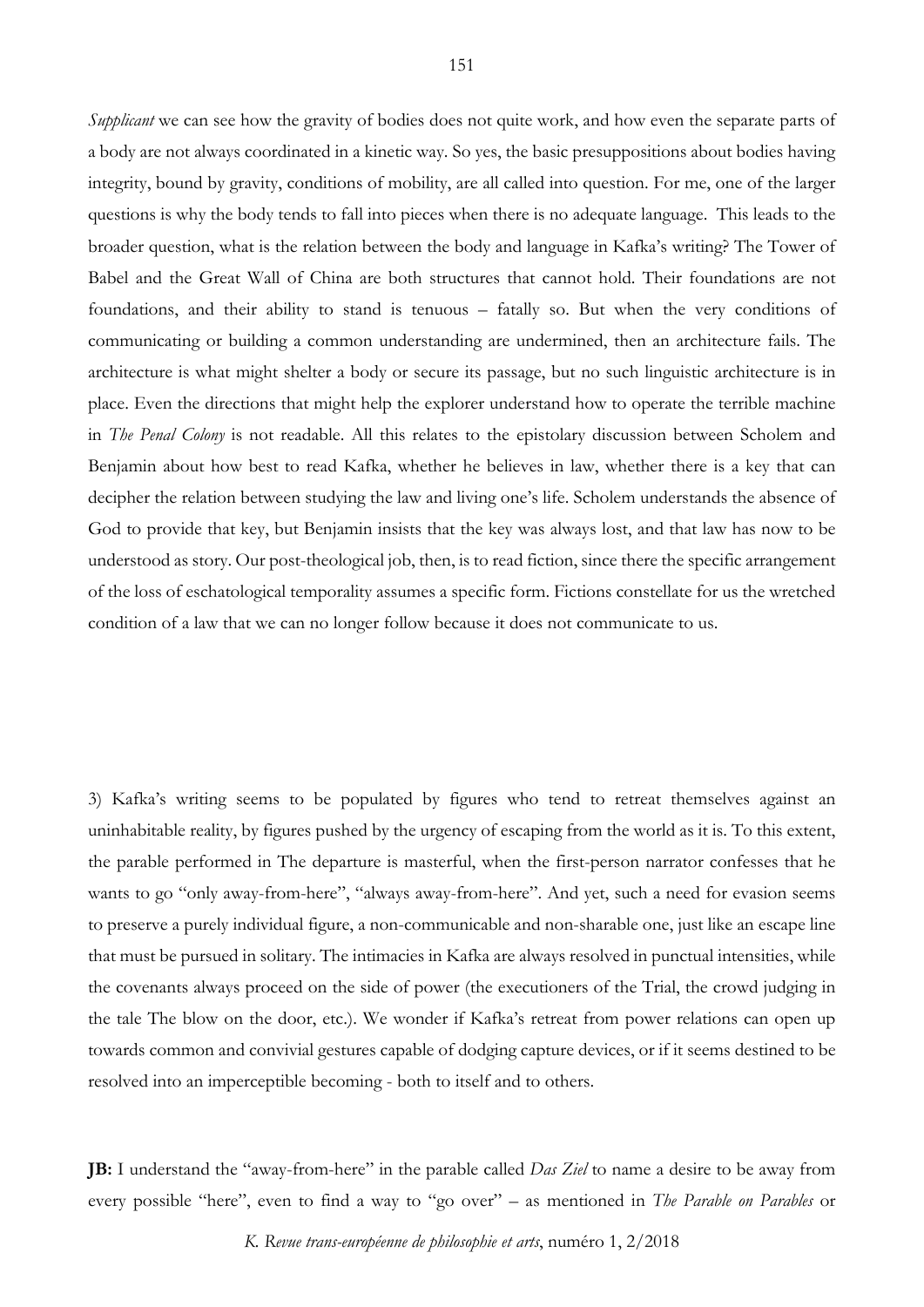*Gleichnisse*. Those moments raise the expectation of leaving an earthly place for a heavenly beyond, but that never takes place. In its place, we are left with "deictic" language: the here and the beyond. The parable itself contains the devastated expectation, but is also a new form that is born of that sequence. We are conscripted, as it were, into the desire for the beyond, the emancipation from the here and the now, only to have that expectation defeated not through any sequence, but in its absence. Nothing happens; no one goes; but the gestures are constellated in a still form that raises, laments, and negates the possibility of a liberatory sequence. We are asked to think outside the terms of progress, to be sure, and redemption, but the parable contains both the expectation and its disappointment in a form that is economical and clear. The form emerges from that dashed expectation, but it also reanimates and dashes again, not to leave us in the ditch, but to produce a form that carries and crystallizes the history of that longing and its disappointment. The fact that we feel both means that we have not moved beyond the promise or its break; they become the scene of the present, and give new literary forms that arrest and thematize expectant sequence.

4) Kafka's narration is populated by a multitude of inept and inadequate subjectivities, radically incapable of coinciding with any place offered to them. We recall the praise of *Odradeck* made by Adorno, where the philosopher highlights its "total uselessness in a world dominated by capitalism that tries to exploit every object for its own purposes". Here Adorno seems to fall, however, in the same mistake already warned by Bataille, which suggested to identify, next to the restricted economy of profit, an enlarged economy able to recover and exploit every material, every fault of the existing. In the dominion of capital, not even Odradeck, closed in his autistic and perpetual motion, seems immune to the fatality of capture. In this sense, it seems very appropriate his proposal to recognize in this creature - if such a statute can in spite of everything be recognized - an allegory of Kafka's own writing, for which "it almost causes distress to me to think that it can survive me". A writing that is far from being useless or unusable, if it has ended up unexpectedly feeding the phantoms of nationalism and identity. As you have clearly showed in your text, the relation of Kafka with the precipitate of his writing is, to say the least, ambiguous: if, on the one hand, the pain for its possible survival is at the base of the intentions of burning all traces, on the other the gesture of destruction is interrupted and deferred, leaving others the responsibility to take charge of it. Even if Kafka was aware that the survival of his writing would nourish the always approachable figure of a mythological "Author", he did not stop writing, that is, he did not stop making a risky gesture "that leads to another world". It is as if this gesture is not resolved in the simple – and yet necessary – resistance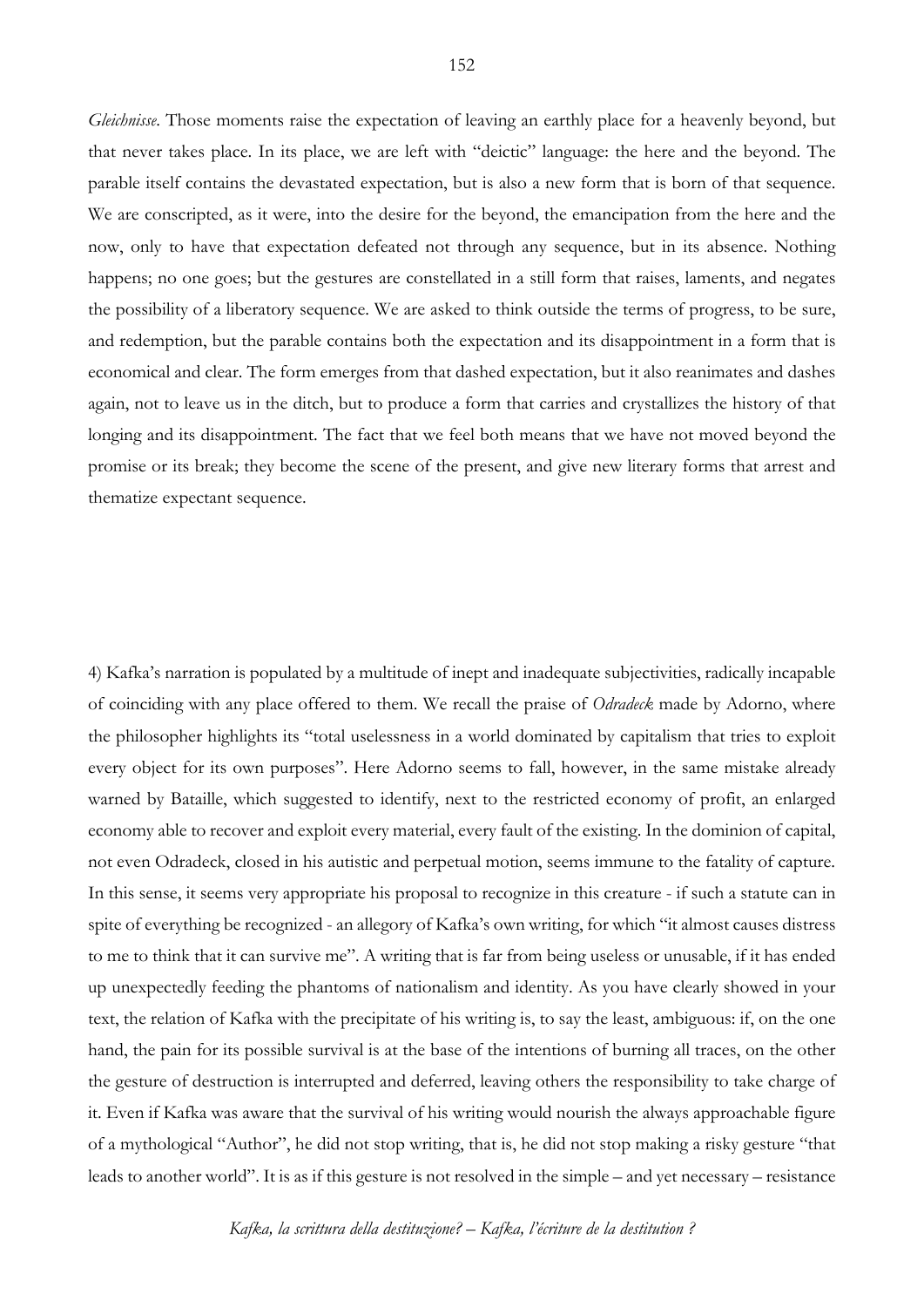to the un-liveable figure of this world, but reaches out to an unimaginable elsewhere, to a usability yet to be invented, towards future readers that do not cease to miss it. The radical distrust of this world and the strange form of hope that has already been discussed: wherever the writing intends to go, it will not be anywhere as we know it ...

**JB:** that is perhaps so. We will not find figures who secure their liberation in his work, and we will not find ourselves suddenly transported into new landscapes that relieve us of the burdens imposed by prior places. You can say that he did not stop writing. That is true. But he wanted his work destroyed, and the writing he did undertake was only partially in the forms of stories and novels. Even the parables are extracts from a set of diaries. And his letters are perhaps more substantial than any of his novels. When he started to form Hebrew letters in his final years, I am not sure whether he was seeking to write something, or whether he was dealing with the graphic form of the letters, both drawing and writing. My sense is that he gives us a way to think about law under conditions in which legal realities are becoming normalized nightmares throughout the globe. Millions waiting for refuge, for papers, very often not understanding the language or the map. Detention in which no one is charged with any crime, and no timeframe exists for anything remotely resembling a trial. Kafka's own descriptions of these states are often dry, but that does not mean there is no moral outrage. It is not directly expressed precisely because he is communicating that "this is now the accepted way of things". The power of his description is to be found partially in his tone, the mimicry of neutrality and dispassion, not only the animals who speak.

5) Several times the writing of your works has proved to be an opportunity for comparison with writing and with Kafkaesque figures, so much so that some texts seem to assign to the Prague writer a privileged place within contemporary political thought. On the other hand, his name does not occur only in texts explicitly related to Jewish culture, as is the case with *Parting Ways*, but it appears on all occasions, namely when it is necessary to deal with the eminent cruxes of contemporary politics. As an example, in *Gender Troubles*, the tale *In the penal Colony* is recalled in order to outline the paradigm itself of the field of masculine power, as well as to indicate the ritualistic ways by means of which the cultural apparatus set up the inscription of the bodies. In *Giving an Account on Oneself* there are numerous Kafkian references that permit to articulate the relationship between recognition, judgment and ethical violence. Also in the most recent *Notes Toward to the Performative Theory of Assembly*, Kafka is brought into the play in order to show the specific task of the prison institution, whose operational regime shows the need for a reproduction of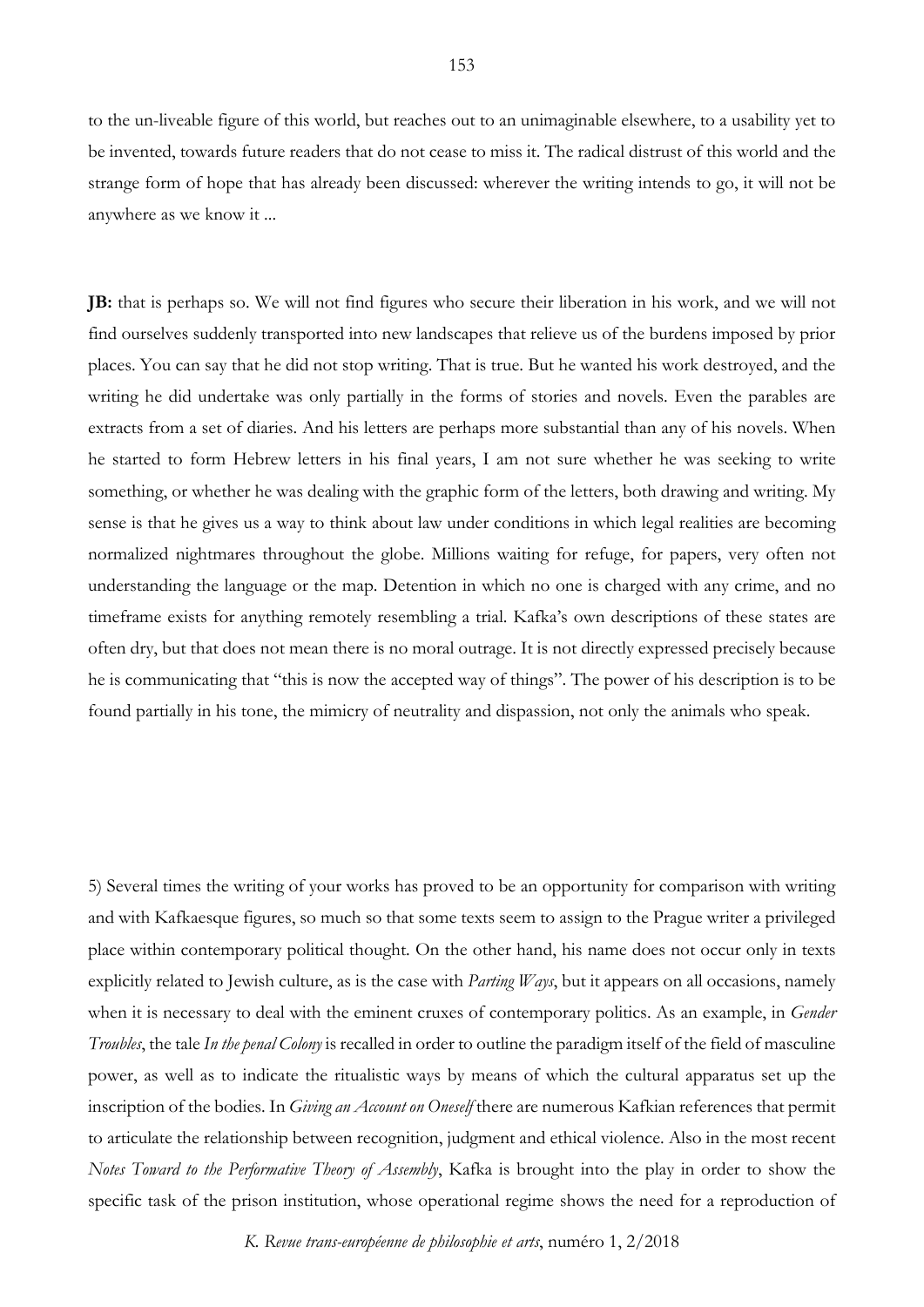the prisoners' body and, at the same time, its limitation and mortification. Beyond these insistent though fragmentary references, one may well wonder if you have ever had an interest in rethinking the figure of Kafka, even in the awareness of the difficulty – or the danger – concealed in returning such a figure to the role or myth of the author.

**JB:** I am always reading his biographies and his letters along with his literary works, and I do not understand this as relating the life of the man to his work. The notes he left, the letters he wrote, the notebooks – these are all his writing. And those who reconstruct his life depend often on these written traces of the life to reconstruct his formation. I am especially interested in the years in which he was attending Yiddish theatre, but also sometimes showing up at a Zionist Congress, relaying the multi-lingual conflicts with great dispassion and humor. His failed efforts to become political are, in my view, quite laudable. At one point at a World Zionist Congress, he apparently sketched the hats of all the interlocutors while they were debating the political future. He was drawing and writing his world, but also given over to the theatrical gestures that carried whatever traces of Yiddishkeit were important to him.

His letters relay a condition of bodily anxiety, of course, and yet more harrowing scenes of bodily subjection pervade the writing. Gregor turns into an insect and loses his capacity to use language. It is unclear whether Josephine the Singer ever sings or even talks. The animal figures who do not speak might be understood as bestialized humans. But that may be too quick. As animals, they have a distance from the human form, even a relation to a temporality that has little to do with finitude or redemption. When they do speak, when Red Peter mimes human speech, he brings out its gestural dimension in a way that mirrors Kafka's description of gestures in the Yiddish Theatre. There is an exhilarating mimesis or citationality that accompanies this protracted debasement, or emerges precisely from that condition. The language of law, and the language of conversation, breaks up into parts that recall and foreclose communications that would guarantee an outcome. The body starts its walk, only suddenly to be gliding or to find that there is no way to coordinate its limbs. Those very conditions constitute the release from space and time. They are what is left of political redemption, as it were, that depend on full communication or historical resolutions of a final sort. The distance from the world follows from a painful immersion, one whose unbearability necessitates breaking up or even vacating the human form, and yet the absence of an escatological or teleological redemption, the loss of expectant sequence, shakes the coordinates of the world and re-constellates space and time.

After the completion of my manuscript on *Violence, Non-Violence*, I hope to turn to Kafka to write another book, a book that I imagine to be my last book. The book will consider the problems of law and justice